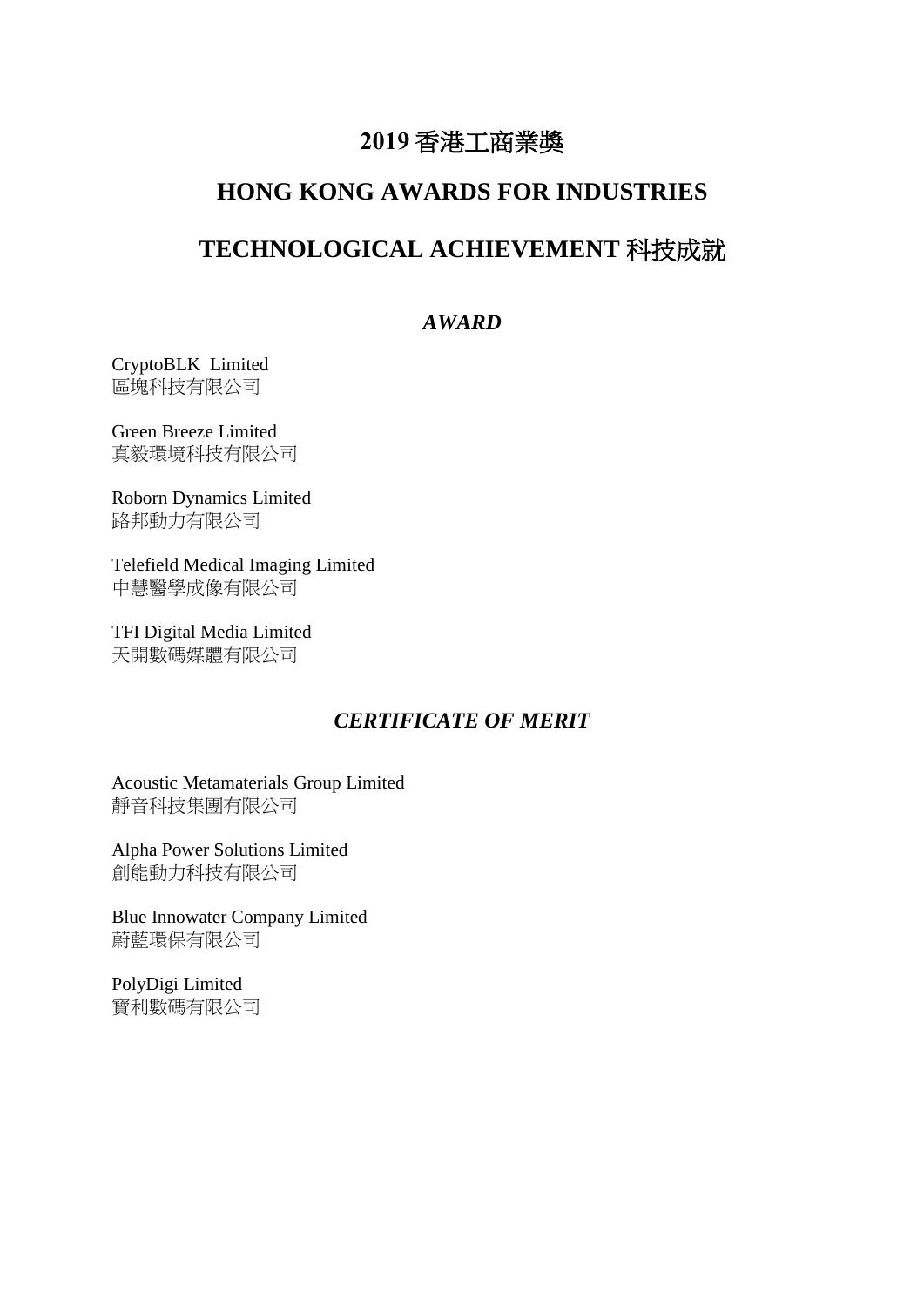## **CHAIRMAN'S MESSAGE** 主席的話

With the consolidated support from the government as well as stakeholders in society, innovation and technology development in Hong Kong has scaled new heights. I'm incredibly pleased to boast the award-winning technologies that demonstrate remarkable successes in smart city development, advanced manufacturing, digital entertainment, biomedical health and other fields. Injecting more resources into research and development (R&D) will drive further innovative solutions, and help businesses raise their competitiveness, so as to support Hong Kong's economic diversification over time.

As the Organiser of Hong Kong Awards for Industries "Technological Achievement", HKSTP is delighted to see R&D outcomes enabling high-value digital transformation across various businesses. Motor Insurance DLT-based Authentication System (MIDAS) is the first blockchain-based platform for authentication of motor cover notes or policies. The nextgeneration SIM authentication based on carrier data is designed to facilitate real-time thirdparty verification. Both award-winning technologies are conducive to augmenting the application scope of data-based technology. SANI® , carbon-sulfur-nitrogen cycle-based wastewater treatment technology that substantially slashes carbon footprint and energy consumption, together with acoustic materials that absorb over 90% sound frequencies, represent distinctive breakthroughs in advanced manufacturing. In another aspect, Scolioscan® , 3D ultrasound imaging system that facilities radiation-free scoliosis assessment in a fast, secure and cost-efficient manner, exemplifies the diversity of biomedical technology.

Other award-winning technologies include Silicon & Silicon Carbide (SiC) Diodes that enhances performance of electrical equipment, HDR colour expansion technology that elevates colour levels and image quality, home-grown 5G-enabled motion-controlled humanoid robot, and air filtration. All of them have set new benchmarks of 5G, robotics, precision engineering and other technology applications.

Last but not least, all the awarded technologies will make Hong Kong very proud, and inspire more technopreneurs to translate their enterprising notions into disruptive innovations. On behalf of HKSTP, I would like to offer my sincere congratulations to all HKAI winners!

## Dr Sunny Chai, BBS **Chairman, Hong Kong Science and Technology Parks Corporation**

在特區政府鼎力支持及社會各界同心協力下,我很高興本港創新科技於近年取得長足 發展,更喜見眾多得獎作品,皆為促進智慧城市發展、先進工業、數碼娛樂、醫療健 康等範疇的優秀典範。社會各界投放更多資源,將有助研發創新解決方案,強化工商 業的競爭優勢,成就構建多元經濟體系的宏大願景。

香港科技園公司作為「科技成就」組別的主辦單位,樂見研發成果得以廣泛應用工商 產業,推動香港高增值轉型,令人倍感振奮。

今年得獎創新方案包括全港首創的區塊鏈汽車保險認證系統 MIDAS, 以真實無虞的保 密數據協助車主查驗保單真偽;新一代 SIM 卡認證技術則利用電訊商數據,即時核對 第三方身分,均有助拓展數據分析的應用範疇。大幅減少碳排放及能源消耗的碳硫氮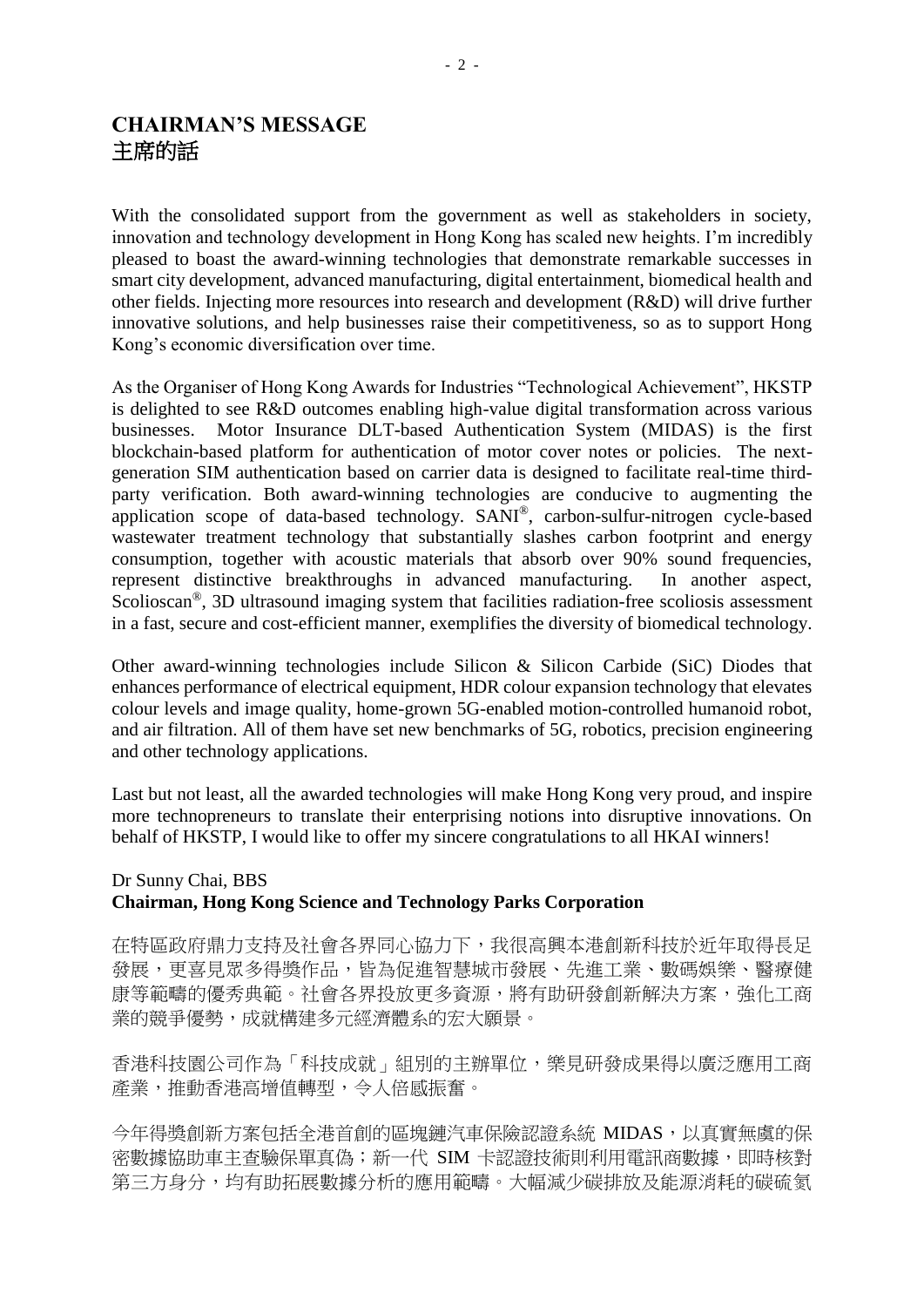循環汚水處理技術━殺泥工藝®,及可隔絕九成以上噪音的全新聲學超材料,亦為先進 工業發展的傑出成果。3D 超聲波成像系統 Scolioscan®可以更安全便捷及具成本效益的 方式提供無幅射脊柱側彎評估,展示醫療科技更為廣泛的應用場景。

其他得獎科技包括加強電子儀器效能的碳化矽二極體、能顯著提升電視畫面色彩層次 的編碼器L、港產5G動作傳感仿生機械人及過濾環境污染物的空氣淨化技術,對5G、 機械科技、精密工程等科研領域均樹立了創科應用的絕佳範例。

上述得獎技術不僅讓香港引以為傲,更可激發更多企業家開發精彩嶄新概念。我謹代 表香港科技園公司,向 2019年度香港工商業獎得獎者,致以至誠祝賀!

#### 香港科技園公司主席

查毅超博士 BBS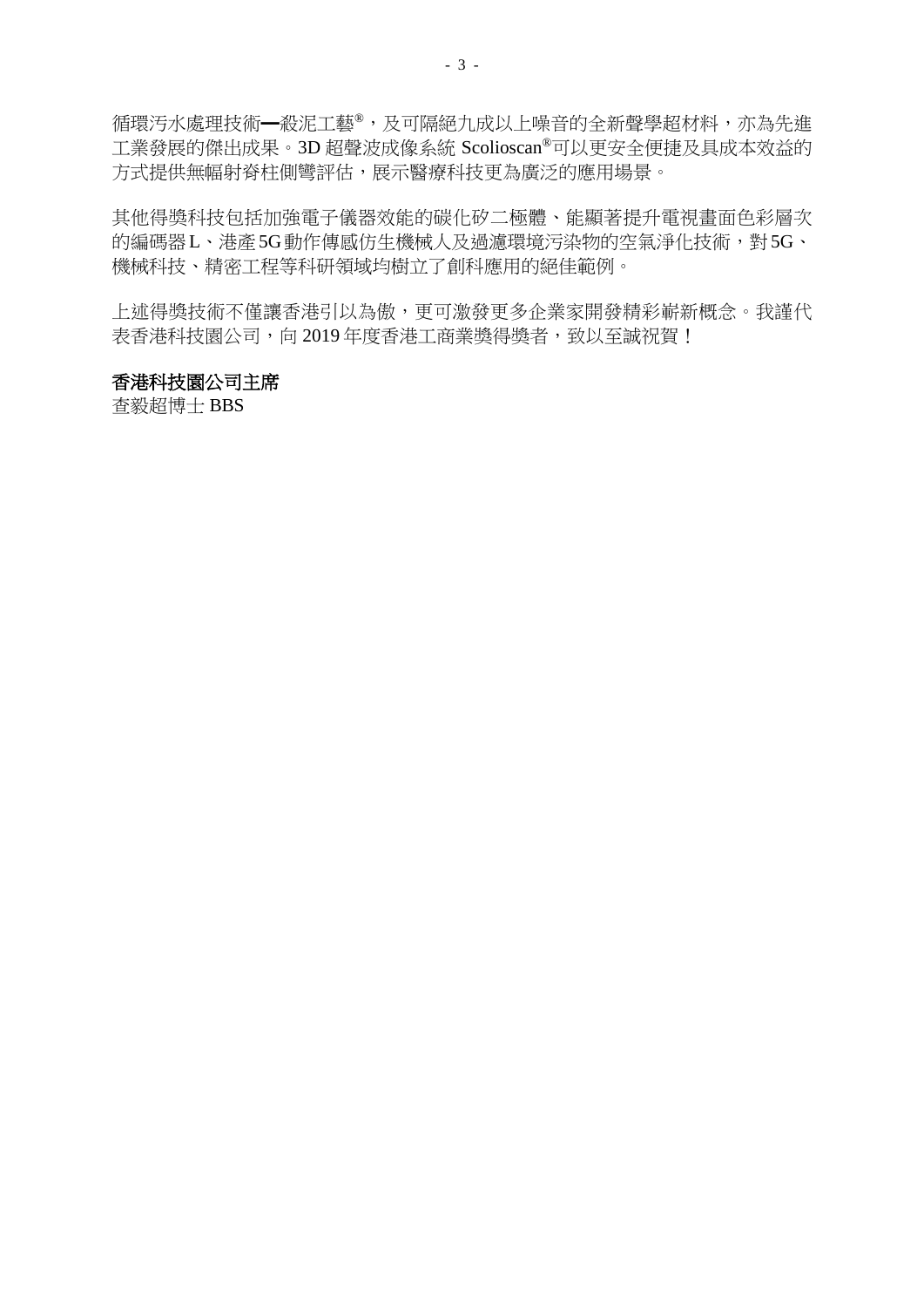## **2019 Hong Kong Awards for Industries** 二○一九香港工商業獎

## **FINAL JUDGING PANEL** 最終評審委員會

### **Customer Service, Innovation and Creativity, Smart Productivity, Technological Achievement and Upgrading and Transformation** 顧客服務、創意、睿智生產力、科技成就、升級轉型組別

Mr. Emil Yu 于健安先生 General Committee Member Hong Kong General Chamber of Commerce 香港總商會理事

Ms. Ruth Yu 余麗姚女士 Executive Director Hong Kong Retail Management Association 香港零售管理協會執行總監

Prof. Way Kuo 郭位教授 Chairman of the Final Judging Panel President City University of Hong Kong 最終評審委員會主席 香港城市大學校長

Dr. Claudia Xu 徐建博士 Chief Commercial Officer Hong Kong Science and Technology Parks Corporation 香港科技園公司首席商務總監

Mr. Mohamed D. Butt 畢堅文先生 Executive Director Hong Kong Productivity Council 香港生產力促進局總裁

Mr. Benedict Sin 冼雅恩先生 Ex-officio Advisor Hong Kong Young Industrialists Council 香港青年工業家協會當然顧問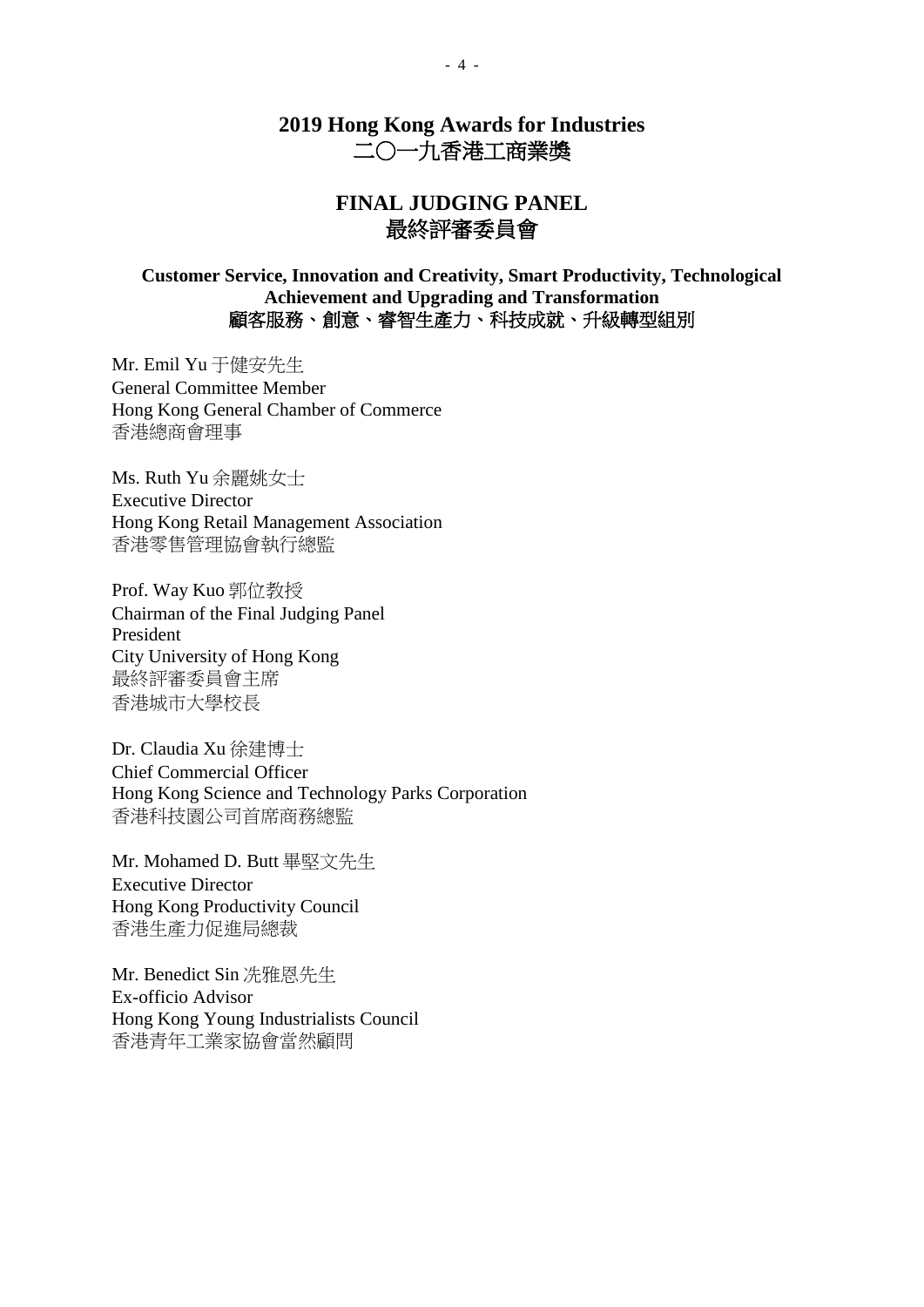## **PRELIMINARY JUDGING PANEL** 初步評審小組

Dr. Simon W. L. Law 羅偉能博士 Director of Technology Transfer Center The Hong Kong University of Science and Technology 香港科技大學技術轉移中心主任

Prof. Robert Li 李國耀教授 Professor of Department of Materials Science & Engineering 香港城市大學材料科學及工程學系教授

Dr. Chi Ming Lee 李志明博士 Director, Office of Research and Knowledge Transfer Services The Chinese University of Hong Kong 香港中文大學研究及知識轉移服務處處長

Dr. S. C. Kim 金信哲博士 Director (TTO). Managing Director (Versitech) The University of Hong Kong 香港大學技術轉移處處長及港大科橋有限公司執行董事

Ir Dr. C. L. Chan 陳真良博士 Immediate Past Chairman / HKIE IT Division The Hong Kong Institution of Engineers 香港工程師學會資訊科技分部前任主席

Ir Ted Y. T. Suen 孫耀達工程師 President, Hong Kong Computer Society 香港電腦學會會長

Mr. Victor Choi 蔡劍誠先生 Chairman, Hong Kong Electronics & Technologies Association 香港電子科技商會主席

Dr. Joanne Yip 葉曉雲博士 Associate Professor, Fashion & Textile Technology - Textiles The Hong Kong Polytechnic University 香港理工大學紡織及製衣學系助理教授

Prof. K. C. Chan 陳鏡昌教授 Head of the Department of Industrial and Systems Engineering The Hong Kong Polytechnic University 香港理工大學工業及系統工程學系系主任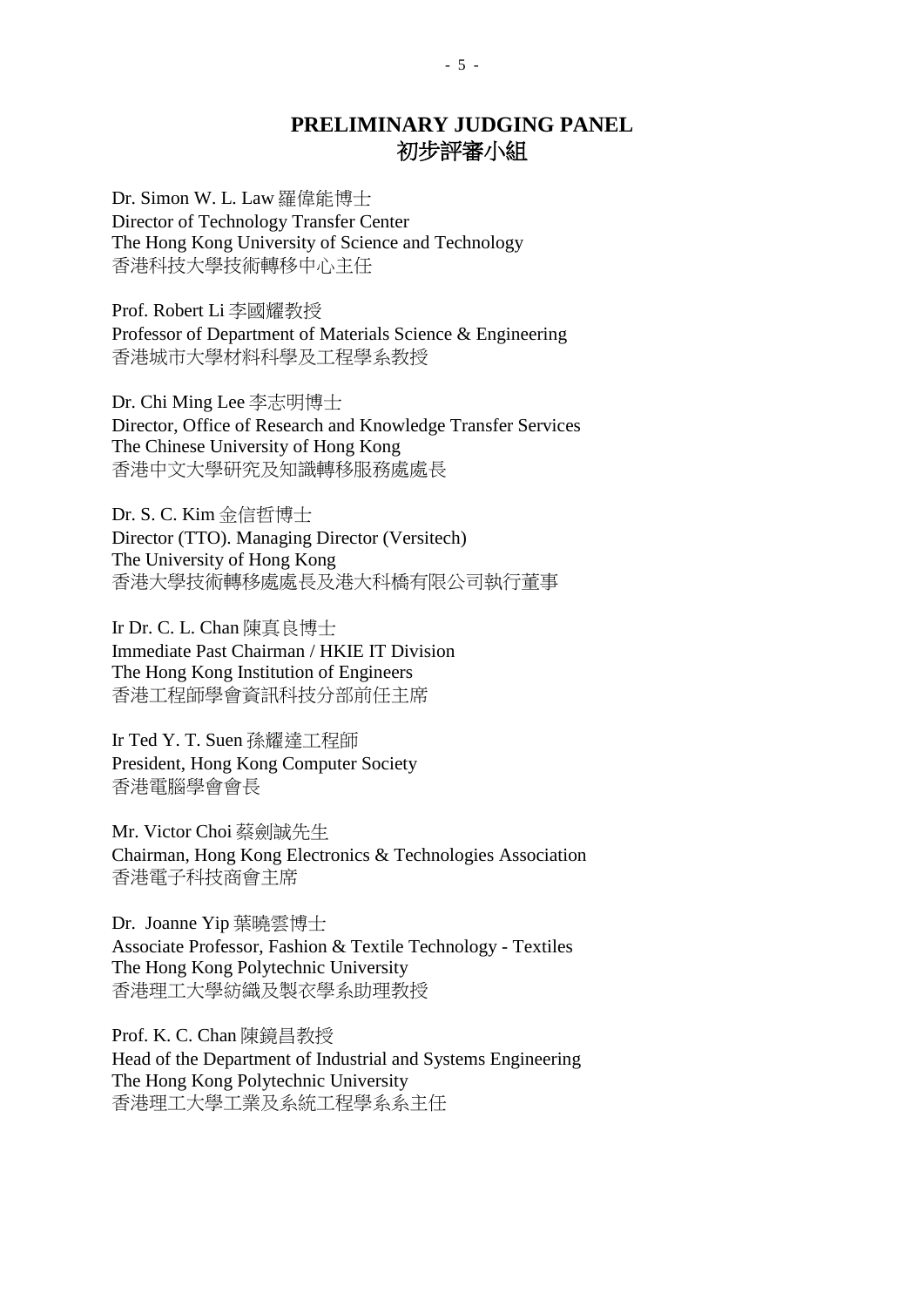Dr. Claudia Xu 徐建博士 Chief Commercial Officer Hong Kong Science and Technology Parks Corporation 香港科技園公司首席商務總監

Prof. OnChing Yue 余安正教授 Science Advisor Innovation and Technology Commission, HKSARG 香港特別行政區政府創新科技署科學顧問

Dr. Lawrence Poon 潘志健博士 General Manager, Automotive & Electronics Division and APAS R&D Centre, Hong Kong Productivity Council 香港生產力促進局汽車及電子部及汽車零件部件研究及發展中心總經理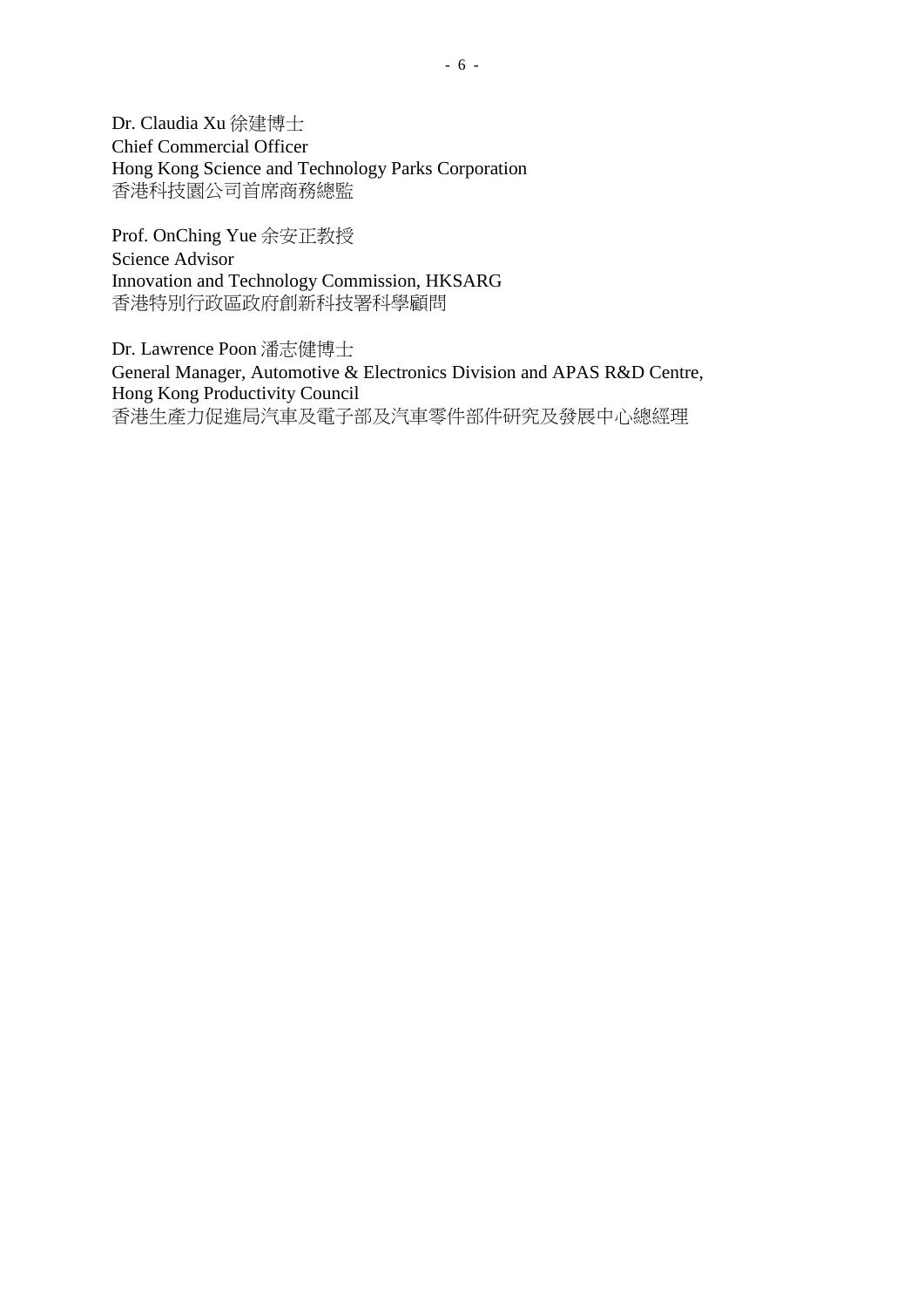### *CRYPTOBLK LIMITED* 區塊科技有限公司

CryptoBLK Limited is a Hong Kong-based FinTech start-up. CryptoBLK focuses on developing, deploying and operating Blockchain systems, aiming at making global impacts in the financial services industry by delivering software solutions and services based on Distributed Ledger Technology (DLT, a.k.a. Blockchain). Its mission is to unlock new possibilities, improve efficiency and productivity, and simplify workflow and processes using DLT that is secure, transparent and trustworthy.

As one of the most prominent world-leading DLT development teams, CrytoBLK has rich experience in developing industry-wide DLT platforms as well as custom-made DLT-based applications for the financial services industry and many other industries. Besides one-stop enterprise-grade Blockchain-based solutions, the team also provides consultancy service on digital asset management and DLT security assessment.

Motor Insurance DLT-based Authentication System (MIDAS) is the collaborative effort between CryptoBLK and the Hong Kong Federation of Insurers (HKFI). It is the first motor insurance platform in Asia using blockchain technology in production to verify the authenticity of motor cover notes/policies.

With MIDAS, the underlying blockchain technology, or DLT (distributed ledger technology), now offers real-time authentication of motor insurance notes and policies, as well as multistakeholder verification and audit trails. Furthermore, no Personal Identifiable Information (PII) including the vehicle owner's name and ID is stored on the MIDAS to protect the car owner's privacy. MIDAS adds greater security and efficiency in motor insurance, and its launch represents a major milestone in the digitization efforts of the insurance industry in Hong Kong.

MIDAS has the following features which enable authentication, and at the same time, ensure data security and privacy:

#### **Blockchain Technology / Distributed Ledger Technology (DLT)**

MIDAS has an audit trail for every single record created, and these records are stored on the underlying DLT in an immutable fashion, to provide a single source of authentication;

#### **Privacy Protection**

Only the minimum information required for authenticating a motor insurance document is recorded, and no Personal Identifiable Information is stored on the DLT system;

#### **Data Security**

MIDAS follows the industry standards on secure deployment and operations. An annual security audit is conducted for ensuring cyber-security practice up-to-date;

#### **Ease of use**

QR codes generated by the MIDAS platform provide easy access for car owners and Transport Department to authenticate insurance documents instantly.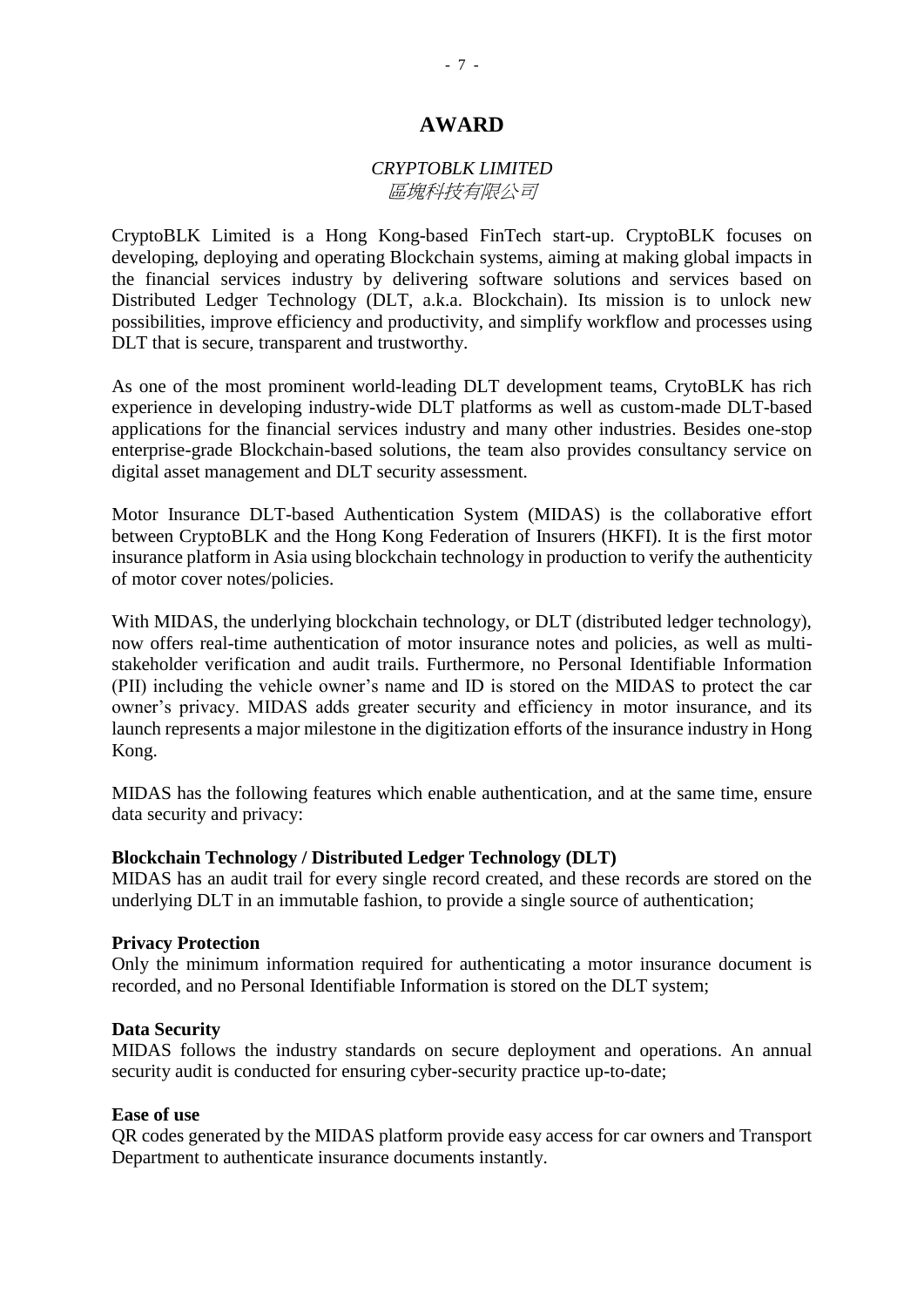CryptoBLK 成立於香港,並致力成為世界一流的區塊鏈技術公司。CryptoBLK 團隊專 注於開發、部署和運營區塊鏈系統,致力提供基於分佈式帳簿技術,DLT 的解決方 案,推動全球金融服務行業發展。CryptoBLK 團隊希望透過應用加密技術和 DLT,開 發新一代值得信賴、可靠、高效和透明的信息科技系統,創造新的可能性,提高效率 和生產力,並簡化工作流程。

作為全球領先的優秀 DLT 開發團隊之一, CryptoBLK 曾開發多個專為金融及其他行業 定制的 DLT應用程序中。除了提供一站式企業級 DLT解決方案,團隊還提供加密資產 管理和 DLT 系統安全評估的顧問服務。

MIDAS 是 CryptoBLK 和香港保險業聯會(HKFI)聯合推出的亞洲首個供保險業界使用的 區塊鏈車保認證系統「車保 e-Check」(英文名稱 MIDAS),協助公眾驗證汽車保單的真 偽。

全新推出的「車保 e-Check」使用區塊鏈(又名分佈式帳簿技術,DLT),支持多方持份 者即時驗證車保文件,並提供審計追蹤;更重要的是,車主的個人資料(包括身份證、 姓名等個人識別身份資料,PII) 並不會存儲在「車保 e-Check」系統上,保障車主的個 人私隱。「車保 e-Check」令投保汽車保險更安全和有效,其推出更標誌著香港保險業 邁向數碼化的一個重要里程碑

系統提供即時驗證,同時更可確保數據安全,並保障用戶私隱:

#### 區塊鏈技術 **/ DLT**

將每一份車保文件資料以不可纂改的方式儲存在 DLT 系統,確保資料的真確性,並提 供審計追蹤;

#### 保障私隱

只有驗證車保時所需的最基本資料才會記錄在系統上,更不會儲存任何可識辨個人身 份的資料;

#### 數據安全

遵循業界標準進行部署及運行系統。每年進行一次安全審計,以確保系統符合最新的 網絡安全標準;

### 易於使用

車主和運輸署皆可透過掃描保單上的「車保 e-Check」二維碼,輕易驗證保險文件真 偽。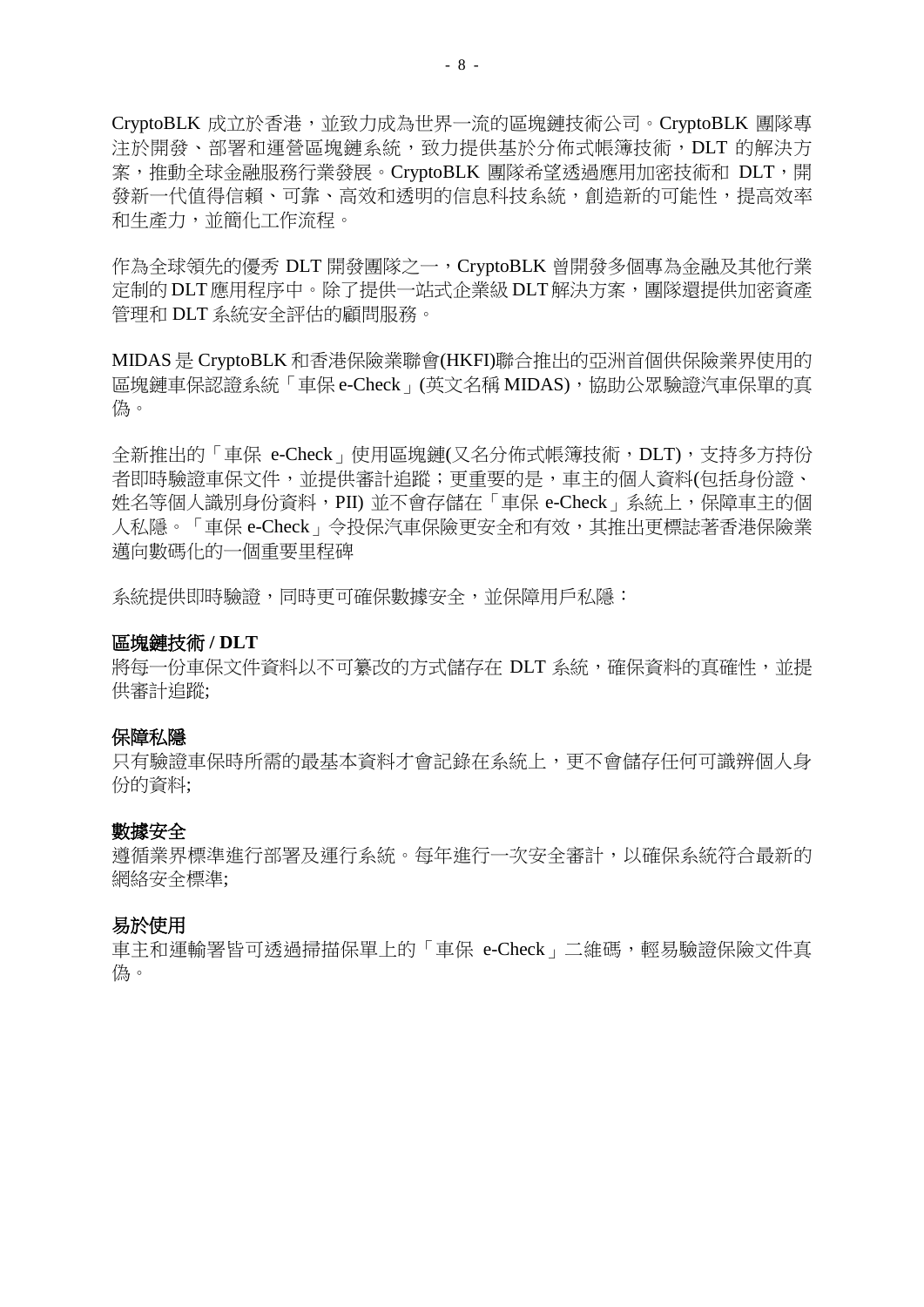### *GREEN BREEZE LIMITED* 真毅環境科技有限公司

The PPP Air Purifier has solely developed by the IAQ specialists are the medical professionals of the Green Breeze Limited in Hong Kong. It is the R&D result from the combination of the fundamental research & the practical experience in air purification field, after all these years.

Dr Teresa Law, who has specialized in materials and nanotechnology, and owns a number of invention patents on air purification, is the main inventor of the award-winning technology. Her almost 20-year engagement in the air purification industry and research makes her believe that the technology itself is extremely important. Nevertheless, the objective and original intention of R&D is the most essential element – it is the soul that makes the technology become truly "commoditized" and "popularized."

The objective of the Green Breeze was initiated by another founder, Dr Paul Ko, who is a pediatrician as well as a SARS-fighting doctor. He has committed to "clean air" specifically for he hopes that every child can breathe clean air. It is confirmed that the air pollution is impeding our children's brain development – the harm may start as early as when the foetus is in the mother's womb.

If a low-efficiency air purifier is in used, at one end, the user perhaps improves the air around him slightly; however, on the other end, though the clean air is produced, such an overpowered consuming air purifier will definitely generate more pollution to the environment than not using it. What would be the sense of it after all?

PPP air purifiers apply the PMmagnet nanotechnology onto the filter media, which will transform the filter into a "magnet". The filter thus produces a special affinity towards the fine particulates (PM2.5) and the ultra-fine particulates – even most particulates with the size as small as 0.003 microns can be caught through it! This nano-magnetic technology is a breakthrough in air purification and the traditional "sieving" by the HEPA would not be the mechanism anymore. The PMmagnet technology has solved the problem of the high airflow resistance & energy consuming by the conventional high dense filters. It has increased the Clean Air Delivery Rate (CADR) and the effectiveness by more than 250% times as well.

Ultimately, the goal of our company –"Intergenerational equality for clean air" - is achieved!

真毅環境科技有限公司的 PPP 空氣淨化機,是一個百分百香港研製、從基礎科學、結 合香港空氣專家及醫生團隊多年來實踐及應用經驗的科研成果。

羅瑞真博士從事空氣淨化二十年,擁有多項空氣淨化技術發明專利、專業範疇為材料 及納米技術。羅博士為本得獎技術的主要開發者,她認為一個技術能否成功應用,技 術本身固然重要,然而,技術開發的理念及初衷,才是使技術能否真正「商品化」的 靈魂。

真毅的理念,來自另一為始創人一高耀森醫生。他是一位兒科醫生,也曾是沙士的抗 疫醫生,對「潔淨的空氣」擁有一份執著,他希望每一位小朋友,都能呼吸到潔淨的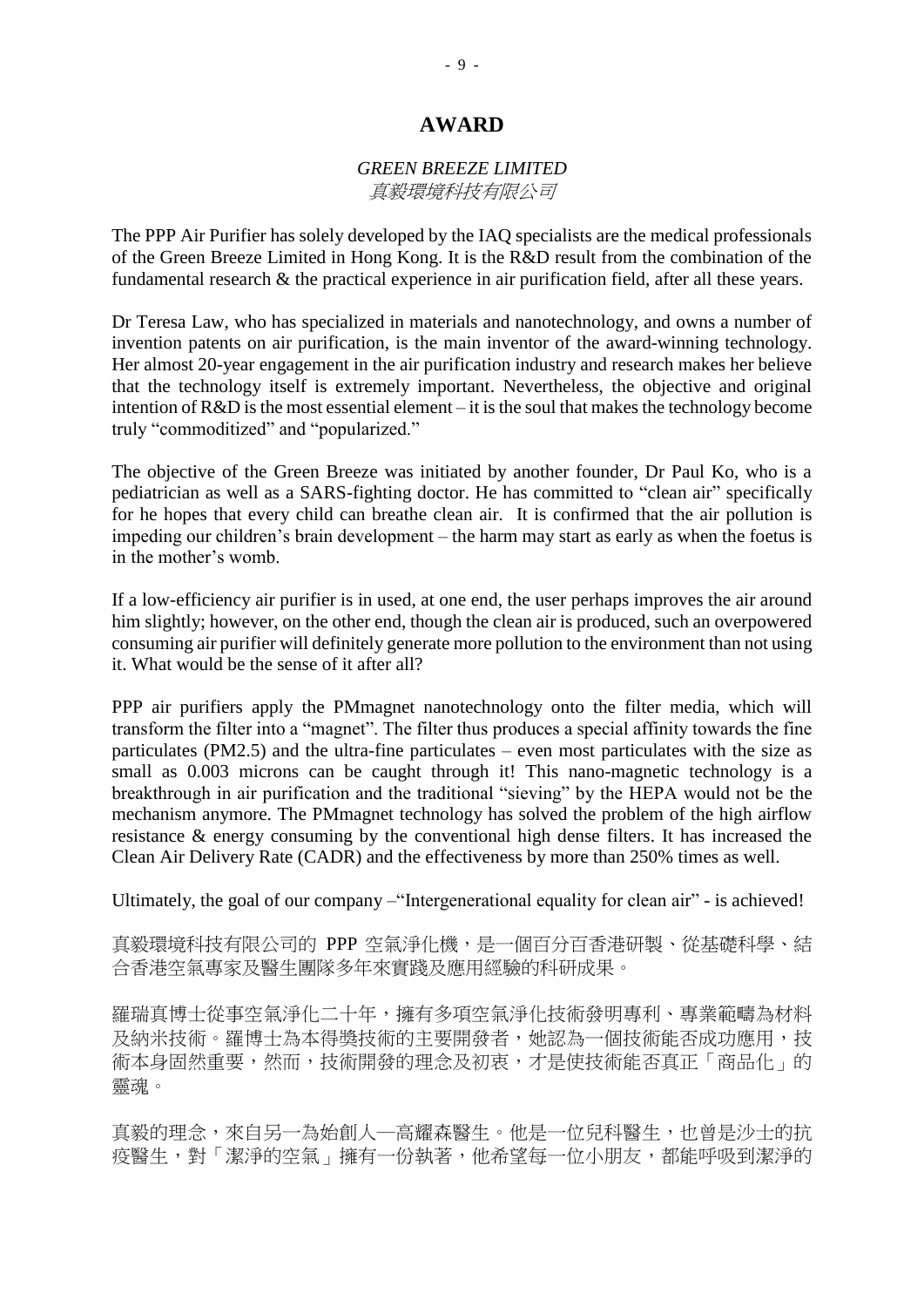空氣,因為空氣中的汚染物,會傷害兒童腦部發展,這種傷害,甚至始於壯妝女胎兒 在母親的胎盤中時產生。

如果用了一台高耗能、低效率的空氣淨化機,雖然能稍梢改善身旁的空氣,但由於他 使用了高耗低效的方式去淨化空氣,他還是在製造環境汚染,這如何說得通呢?

PPP 空氣淨化機裡採用了 PMmagnet 技術,把納米技術應用在濾材上,使濾芯變成「磁 石」,對微細的汚染物有一種特殊的親和力,有效去除 PM2.5,甚至細小至 0.003 微米 的超細微粒汚染物。這個納米磁石吸附的技術是一項突破,過濾微粒狀汚染物,再不 是以一般的「篩走」機理進行,這解決了傳統濾芯的密度及風阻問題,並大幅提升潔 淨空氣量(CADR)及效能至少 250%。真正達到真毅的自始從一理念─「潔淨空氣的代 際衡平」。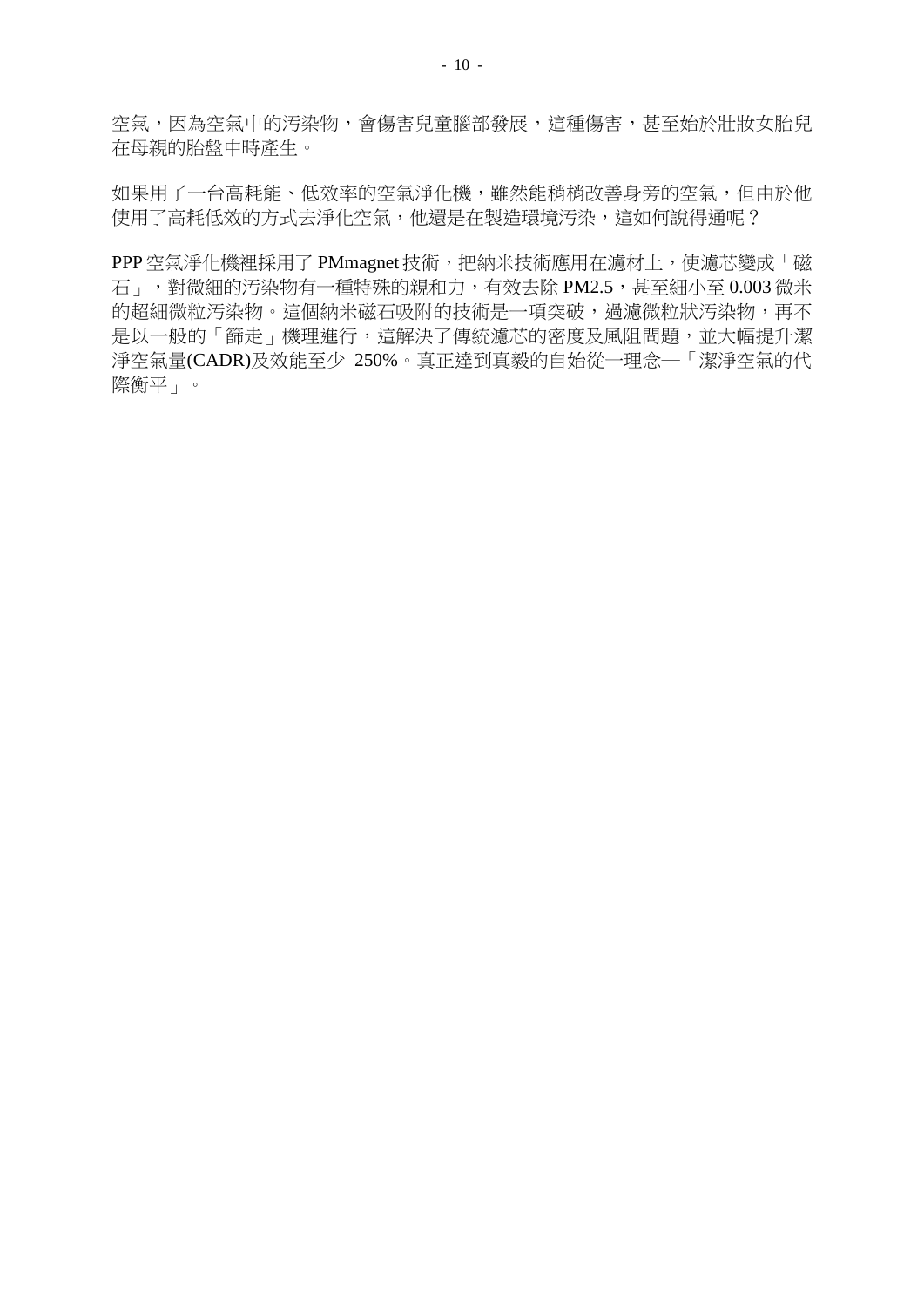## *ROBORN DYNAMICS LIMITED* 路邦動力有限公司

Roborn is leading in 5G robotic technology. With the renowned and advanced motion control system in the region as its core technology, together with 5G, AI, IoT and Cloud elements, it offers comprehensive robotic products and solutions. The robot is independently developed by Roborn's R&D team with PhD degree, and has acquired many patents. It can quickly recognize human motions and mimic them in an instant. The high-performance robotic arm, hand and fingers are controlled by humans with precision from a distance allowing it to be operated in areas that are dangerous or difficult for humans to reach.

Roborn advocates Techanization which is about integrating modern technology into ecologies, realizing human-machine cooperation and virtual interaction to improve the ecologies' productivity and efficiency and make human being better.

路邦以領先的動作傳感控制系統為核心技術,配合 5G、人工智能、物聯網和雲端技 術,推動及發展全面化的機械人產品及解決方案。由路邦旗下的博士科研團隊自主研 發的 5G 動感控制仿生機械人項目,己獲多項專利;憑藉其先進的控制技術,可讓機械 人快速識別人體運動並立即模仿,透過這個系統和算法,控制員可以準確地遙控機械 人的手臂、手和手指,在危險或難以到達的區域內工作。

路邦提倡 Techanization,實現科技融入生態,讓人機協作,虛實互動,使整個生態生 產力和效率提升,讓人類活得更好。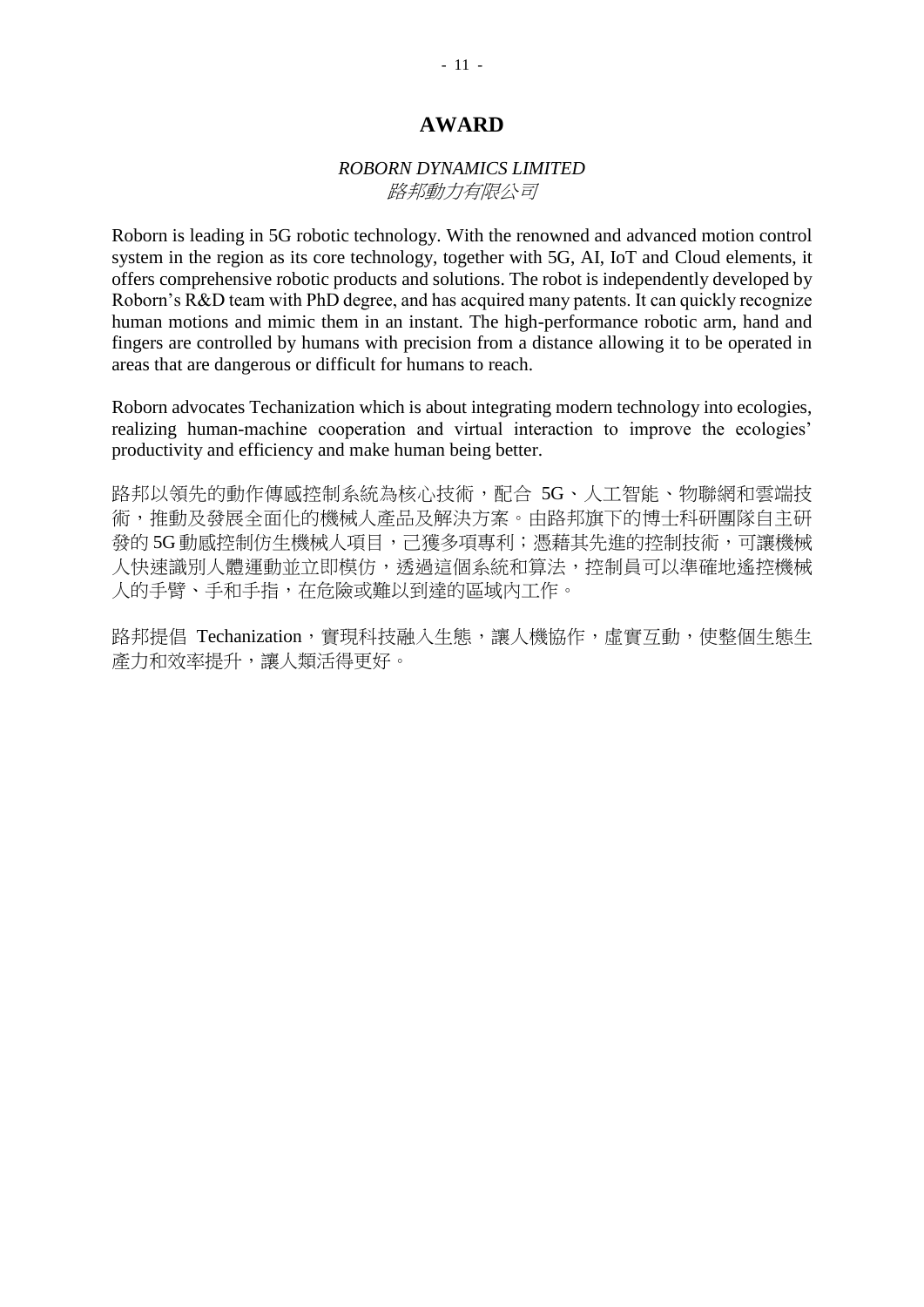## *TELEFIELD MEDICAL IMAGING LIMITED* 中慧醫學成像有限公司

Telefield Medical Imaging Limited is a technological innovation company in Hong Kong. It is established in 2012, focusing on three-dimensional medical ultrasound imaging equipment development, manufacturing, distribution and service.

Scolioscan<sup>®</sup> is a professional medical imaging equipment developed specifically for scoliosis assessment by the Company. It breaks the restriction of traditional X-ray assessment and embraces the advantages of advanced 3D ultrasound imaging technology. Scolioscan® can provide radiation-free assessment of scoliosis for mass screening, frequent mornitoring, timely feedback of treatment outcome, and optimization of conventional treatment methods. With a scan of around 30 seconds on the subject's back, Scolioscan® is able to obtain a set of 3D ultrasound image for scoliosis assessment.

Scolioscan<sup>®</sup> is the first and the only medical ultrasound equipment for scoliosis assessment in the world, protected by 24 international patents. Since 2013, Scolioscan® has been clinically tested and used in hospitals and clinics in Europe, Australia, China, Hong Kong, etc. It has been proved as a reliable and accurate assessment tool, as reported in multiple papers published in different international journals and conferences.

The Company has obtained CE Certificate and ARTG Certificate for Scolioscan® . Thus, it can be distributed and used as a medical device in most European countries, Australia, etc. Scolioscan® has been recognized for its innovation, design and significance and received more than 10 awards from international innovation competitions over the past few years.

Further development of Scolioscan® will be focused on the improvement of its performance and image quality, advanced analysis as well as providing cloud service. In the meantime, a portable version of 3D ultrasound assessment device has been developed and is planning to be launched soon, to provide service conveniently anytime and anywhere.

Telefield Medical Imaging Limited aims to provide accurate, radiation-free and affordable imaging tool and service for scoliosis patients all over the world, and to develop its technology and business based on this goal.

中慧醫學成像有限公司是一家本地創新企業。公司於 2012 年成立,主要業務為三維超 聲成像醫療設備產品研發、生產、銷售並提供服務。

Scolioscan**®** 是一台獨特的專業醫學超聲成像儀器,針對脊柱側彎的評估與測量。 Scolioscan**®**打破傳統 X 光檢查的限制,採用了先進的無輻射三維超聲成像技術,實現 安全可靠的脊柱側彎篩選、密切的監測、即時的治療評估、以及對非手術治理方法的 優化。只需要30秒的掃描,就能為醫護人員與患者提供脊柱的三維信息。

Scolioscan**®**是全球第一也是唯一的超聲脊柱側彎檢查儀器,並擁有 24 項國際專利。自 2013 年起,Scolioscan**®**已於歐洲、澳洲、中國及香港等地區的醫院、診所進行臨床測 試及使用,並發表超過 10 多篇國際醫學論文證實其可靠性及準確度。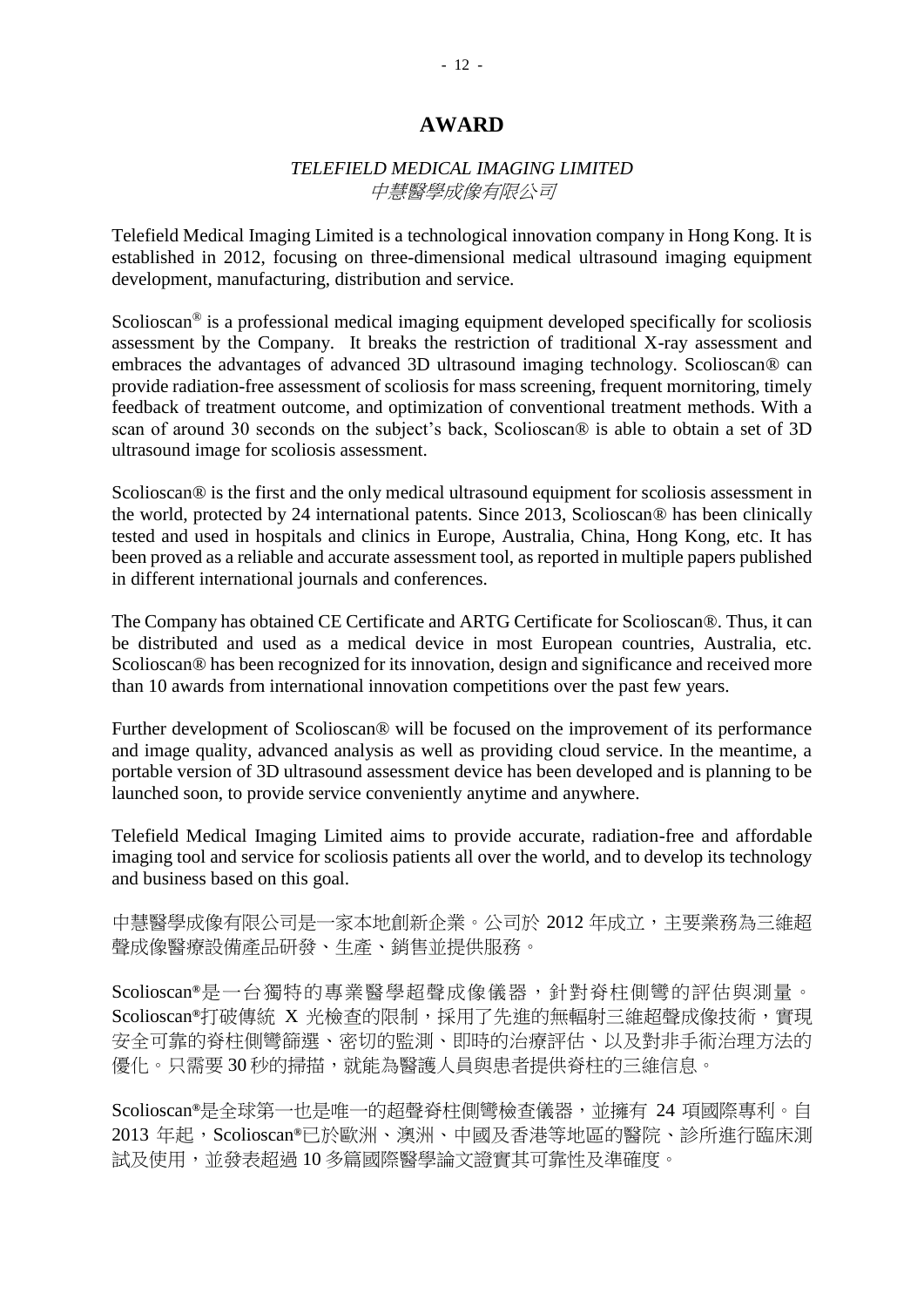公司已為 Scolioscan**®**三維超聲成像儀器取得 CE 證書與 ARTG 證書,可於大部分歐洲 國家及澳洲等地銷售並使用。此儀器從不同國際創新比賽中取得多個獎項,獲得海內 外的認可。

公司積極提高產品的效能、改善影像質素及結果分析、並提供雲端服務。同時,便攜 式的版本已成功研發並會於短時間內推出,使得 Scolioscan**®**隨時隨地可以為脊柱側彎 患者提供服務。

中慧醫學成像有限公司的目標是為全球脊柱側彎患者與家庭提供準確、安全無輻射、 高性價比的檢查與服務,並以此拓展研發及市場。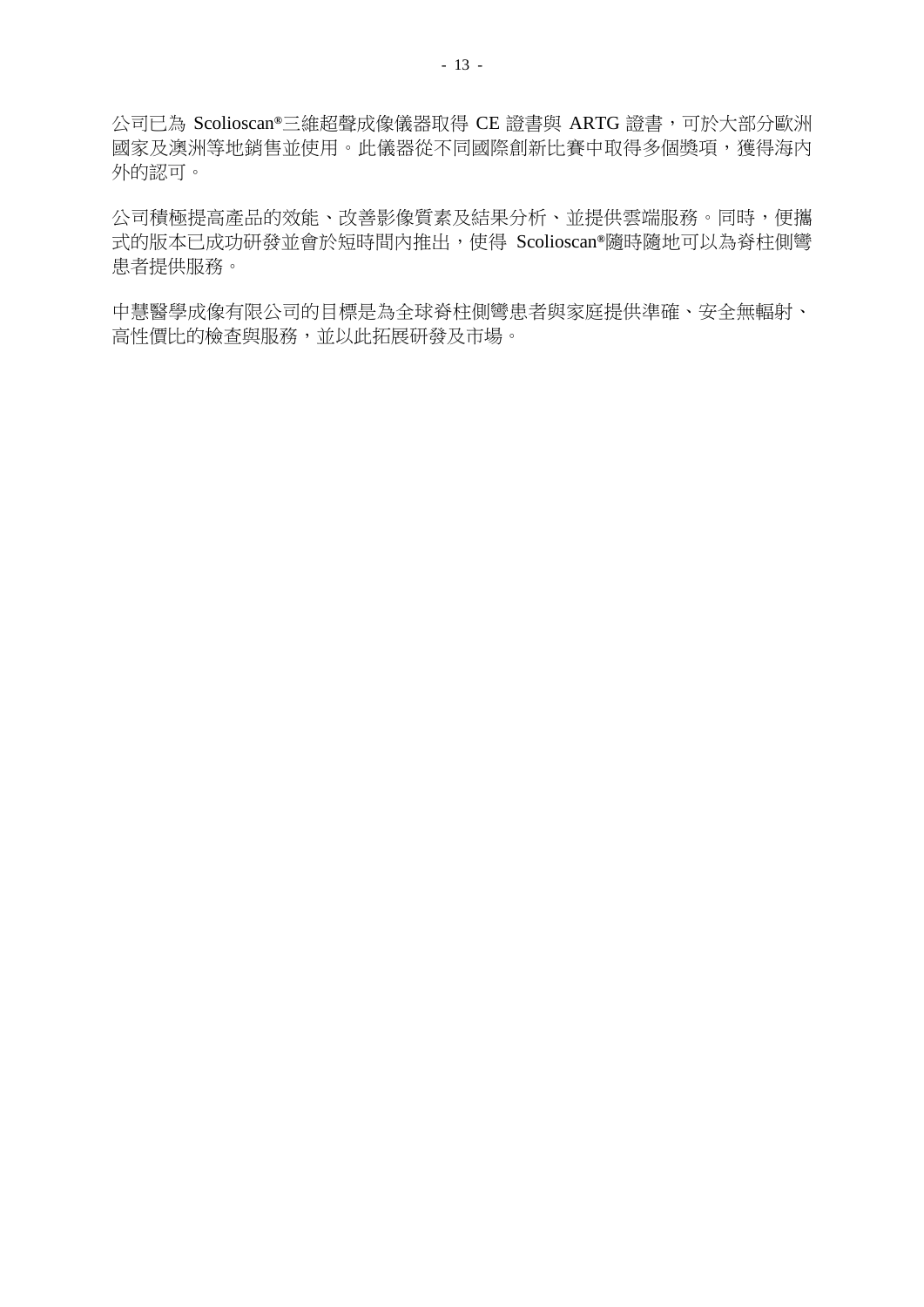## *TFI DIGITAL MEDIA LIMITED* 天開數碼媒體有限公司

TFI Digital Media Ltd (TFI) is a leading video technology company headquartered in Hong Kong, with a vision to "Bring Content, Culture and People Together". Since its inception in 2010, TFI focuses on the R&D in Video related Technologies, AI, Machine Learning, Big Data Analytics and the latest Blockchain technology to disrupt and transform the markets and bring the latest technology applications to everywhere across the world.

Our key video products and services include: HERMES Live Encoders and one-stop Live Streaming Service, which are broadly used in different types of business. We apply our video technologies in live streaming events to provide stable, scalable and end-to-end live streaming service for event organizers and strategic partners. Our experienced team handled over 140 live events on corporate and financial seminars and workshops; world-class entertainment events including concerts, sports competition and ceremonies, etc., empowering business partners and clients to reach new business growth.

In coping with the market needs of high quality video standard, our "HERMES Live Encoder E" as enterprise-graded standard for video broadcasters, with patent granted technology to convert SDR (Short Dynamic Range) video signals into HDR (High Dynamic Range). It demonstrates superior video quality with extraordinary brightness and contrast, as well as provides detailed environment highlights and shadows. Together with WCG (Wide Color Gamut) technology, we double the color range to present a realistic visual ambience. Moreover, our leading and reliable DRM (Digital Rights Management) technology provides content protection to secure the rights of content providers.

As a pioneer in video technology. TFI strives to empower its clients to take up business transformation journey, creates remarkable business value to drive business growth.

天開數碼媒體有限公司紮根香港,是一所領先的視頻科技公司,致力利用科技「將內 容、文化和人連在一起」。自 2010 年成立以來,天開一直專注於研究和開發視頻相關 科技、人工智能、機器學習、大數據分析和先進的區塊鏈技術,引領業界走到最前, 將創新的技術應用帶到世界每一個角落。

我們的視頻產品及服務包括:「開眼界視頻編碼器」及直播服務。我們將自家研發的 視頻科技應用於直播活動,為活動策劃者及合作伙伴提供穩定、可擴展的全方位直播 服務。天開團隊已為超過 140個不同類型及場地的活動進行直播,包括:財經論壇及 業務發佈會、商務研討會及工作坊、世界級娛樂盛事、演唱會、體育比賽、頒獎典禮 等;為合作伙伴及客戶增強業務發展。

為了配合市場需要,天開團隊以應用科技為業界解決問題,我們的「開眼界直播編碼 器 E - 企業版,為視頻平台廣泛使用。天開以實時轉碼專利技術 SDR(標準動態範圍) 轉換至 HDR(高動態範圍),將影片由 SDR 視頻訊號即時轉換成高動態範圍 HDR, 令觀 眾感受到視頻的鮮明亮麗,把影像的亮度和陰影等細節一覽無遺地展現出來,使層次 感更為豐富,再配合廣色域 WCG,令影像逼真地呈現。此外,我們領先而可靠的 DRM (數碼版權管理) 技術可按內容供應商需求而彈性設定,保障他們的權益。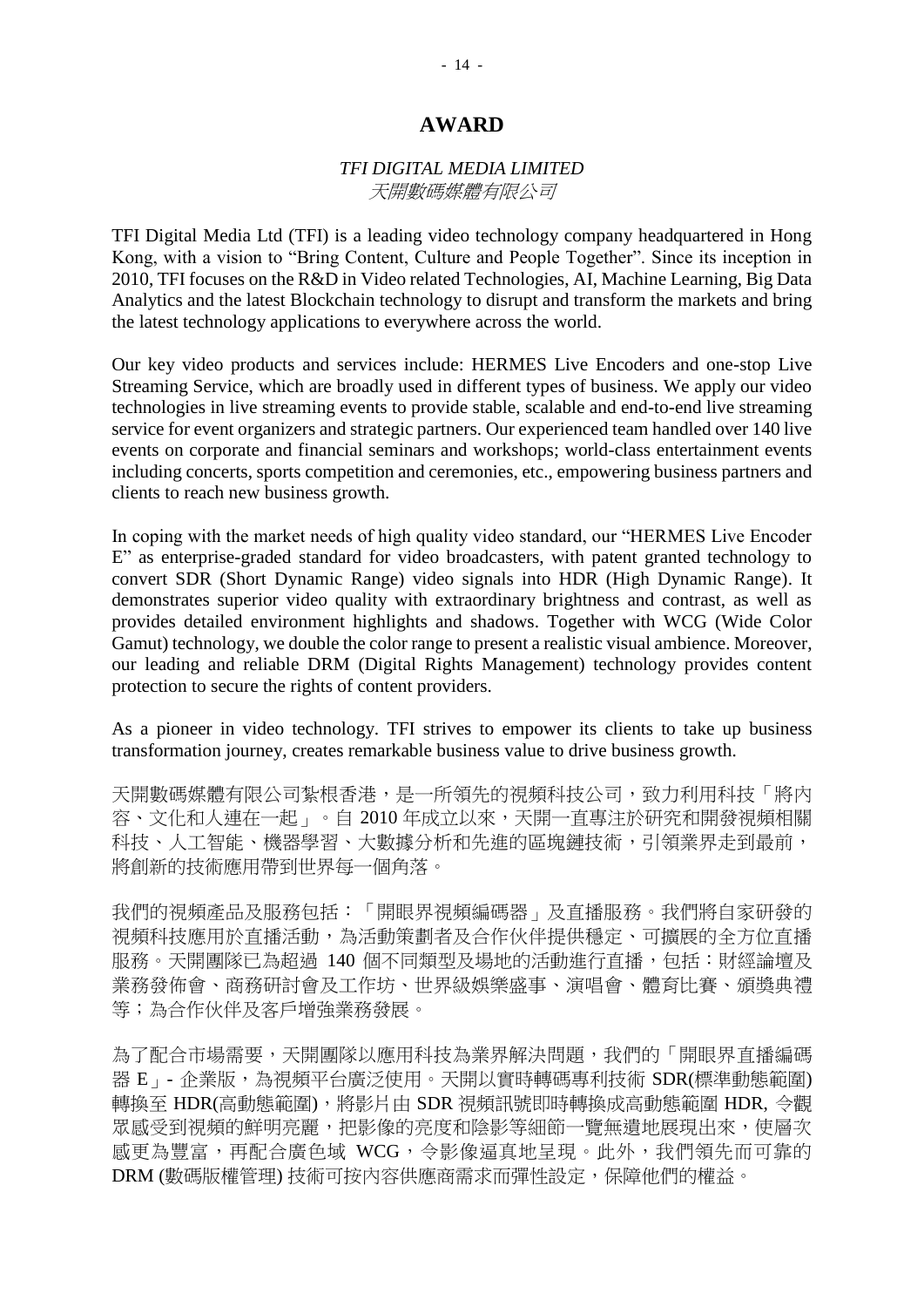作為視頻科技的先驅及領導者,天開協助企業實現轉型之旅程,創造卓越的商業價值 以達致業務增長。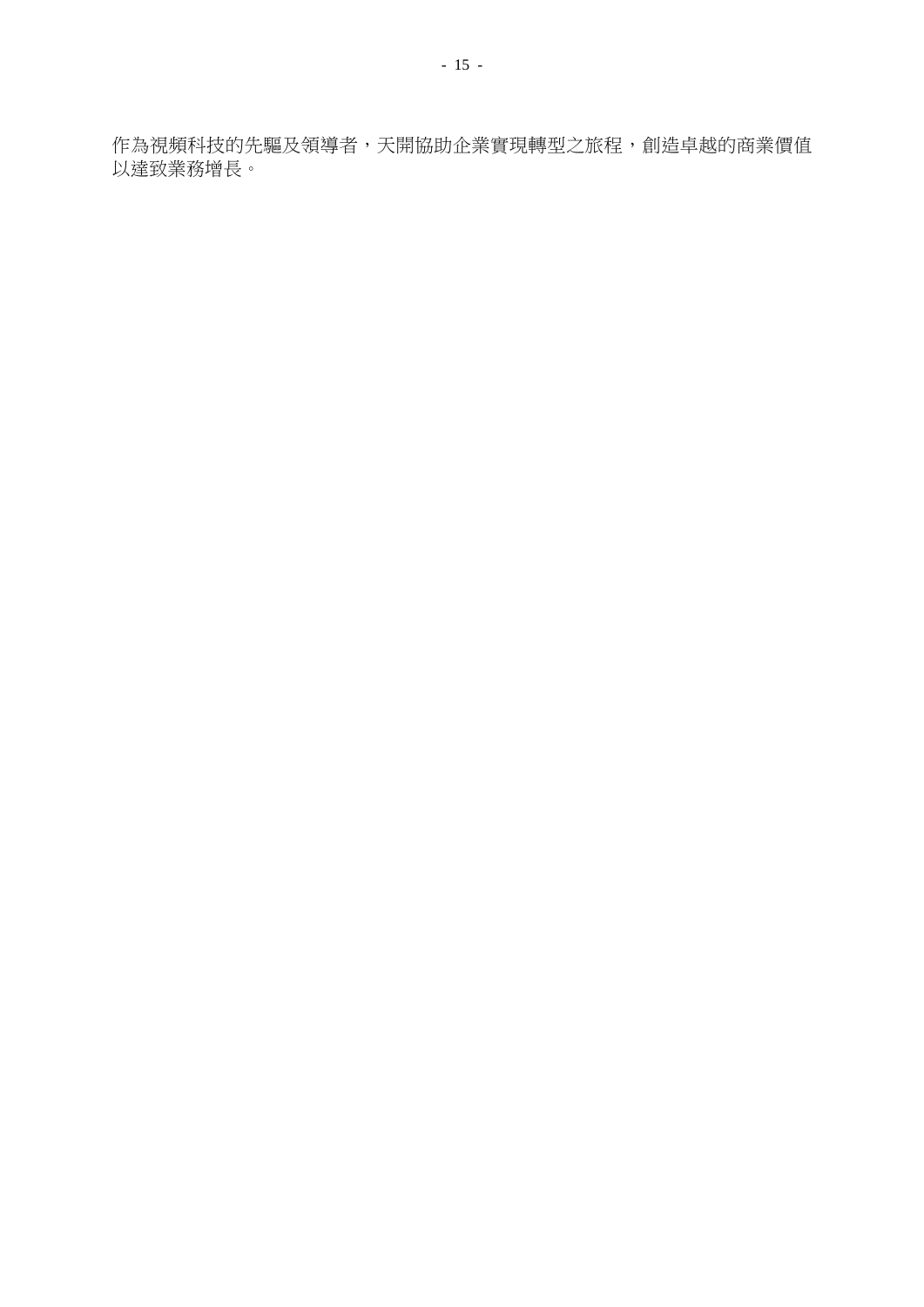## *ACOUSTIC METAMATERIALS GROUP LIMITED* 靜音科技集團

AMG developed the world's most efficient sound-absorbing technology based on a breakthrough in physics.

AMG's proprietary metamaterials structural design technology enables us to customize structure based on a particular sound spectrum, resulting in a superior absorption performance to conventional acoustic materials.

Metamaterials for noise control:

- Highly customized to maximize the absorption in a given space on specifically targeted frequencies and adverse conditions like high temperature, high-pressure environments which ordinary sound-absorbing materials cannot achieve.
- By shaping ordinary materials such as recycled plastics and metals into new forms, metamaterials give the highest sound-absorbing quality.
- Replacement of sponge and rock wool as sound absorber brings the benefit of better acoustics performance and less health risk.

靜音科技集團的成立始於物理學研究的突破,並以此為基礎在研發全球領先的降噪技 術過程中不斷成長。

靜音科技獨特的超材料結構設計技術讓我們可以針對特定的聲譜進行定制化降噪。這 不僅更能貼近客戶的要求,更在降噪能力上遙遙領先傳統聲學材料技術。

超材料的噪音控制:

- 得益於高度定制化的特點,我們可以最優化產品的吸音能力,從而為客戶剋服各 式各樣的噪音問題。尤其在傳統聲學材料使用受限的低頻噪音和狹小空間內,使 用超材料有著顯著優勢。
- 透過簡單改變如循環再用的塑膠、金屬等普通物料的形狀,「超材料」技術能賦 予其極佳吸音能力,從而在各種嚴苛條件下實現降噪吸聲功能。
- 傳統聲學材料,如海綿、岩綿等,會向周遭環境釋出致敏、致癌纖維。而由堅固 結構組成的超材料不但擁有更好的強度和更長的使用夀命,更杜絕了使用中的潛 在健康風險。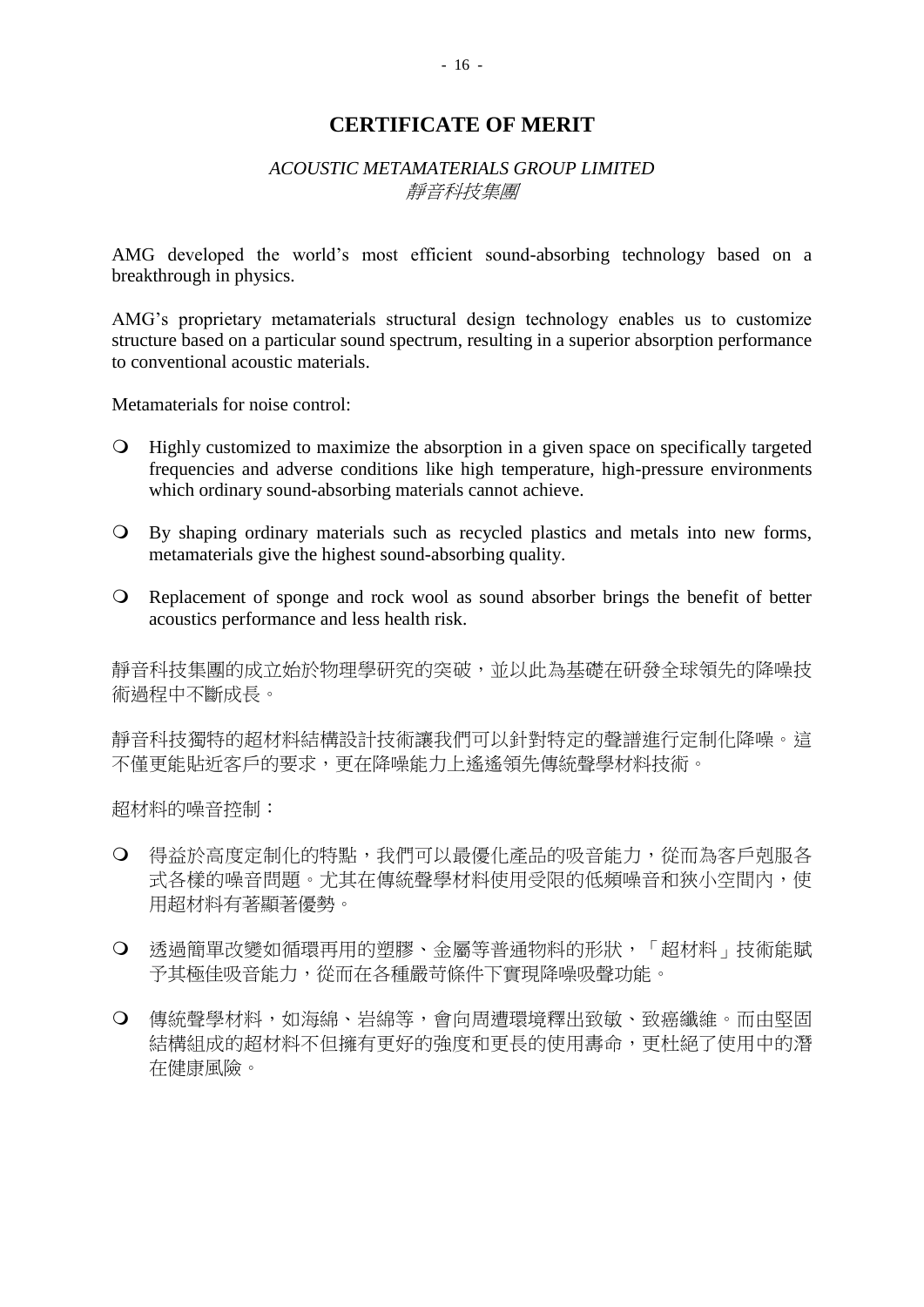## *ALPHA POWER SOLUTIONS LIMITED* 創能動力科技有限公司

Alpha Power Solutions (APS) is a semiconductor technology company headquartered in Hong Kong and with offices in Shenzhen and Shanghai. Our major investors include Huada Semiconductor Company Limited which is fully owned by China Electronic Corp (CEC) and vitelic Technology Co., Ltd.

Our mission is to develop and commercialize power electronic device products with the emerging Wide Band Gap Silicon Carbide materials. Our discrete and power modules products, built with patented designs and advanced processing manufacture technologies, are used in electrical power conversion and saving solutions. APS's fully integrated cost-effective fabless technology is enabling new and wider range of smart power products for green energy applications in Electrical Vehicles, Railways, Photo Voltic and PFC power supplies.

創能動力科技有限公司影驅動的半導體技術公司,總部位於香港,在深圳和上海 設有子公司。創能動力主要投資者包括華大半導體有限公司和華智科技有限公司,其 中華大半導體有限公司隸屬於中國電子信息產業集團有限公司。

創能動力的目標是研發寬帶隙碳化矽材料的電力電子設備產品,並使其產業化。公司 自主研發的分離器件和電源模塊產品採用專利設計和先進的加工工藝,並在電力轉化 和節能方面得到廣泛應用。創能動力採用低成本的代工技術,為電動汽車、鐵路、光 伏和 PFC 電源等綠色能源提供有競爭力的全新和更多種類的智能能源產品。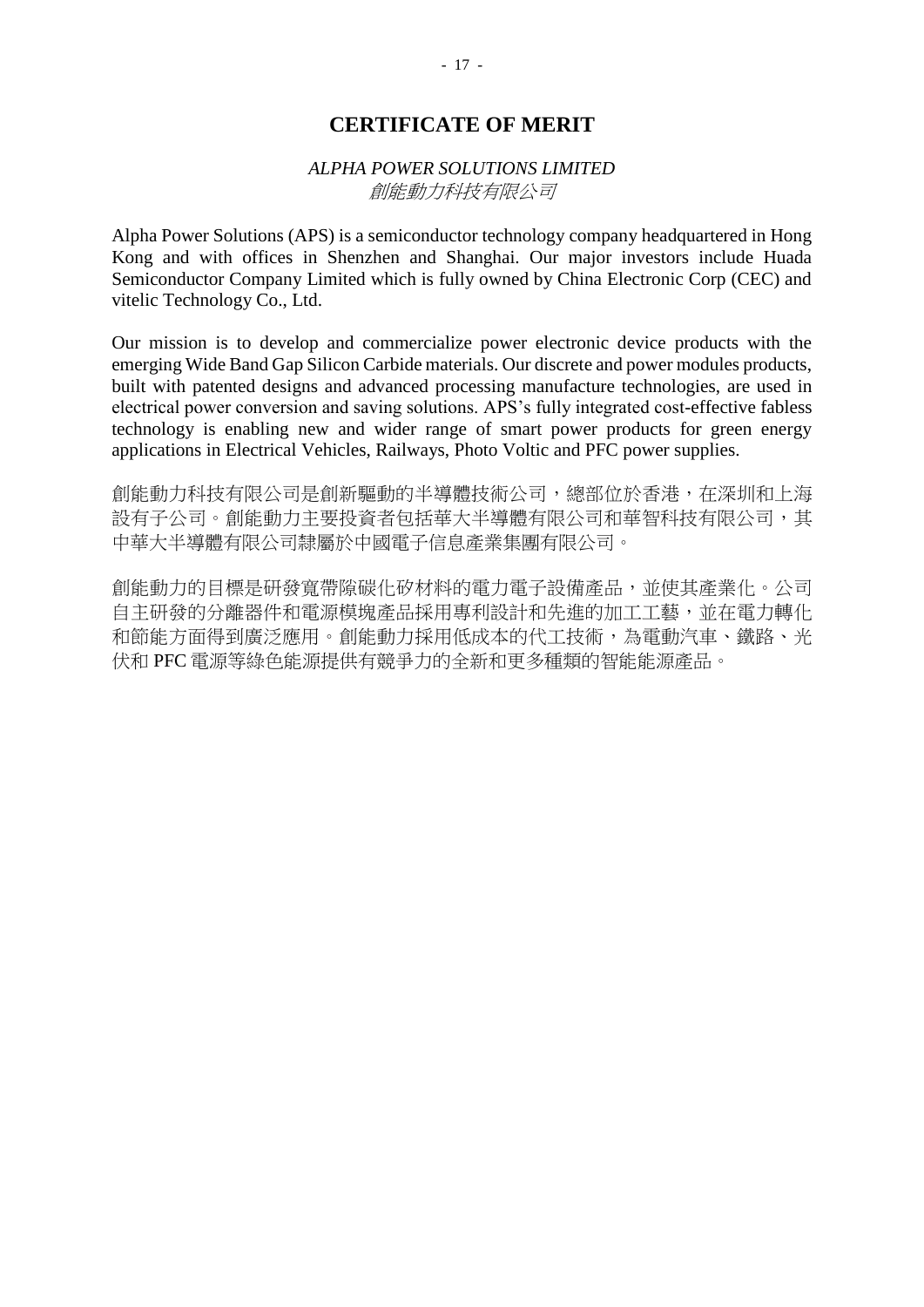## *BLUE INNOWATER COMPANY LIMITED* 蔚藍環保有限公司

Blue Innowater Company Limited is an environmental technology company incubated by HKUST and HKSTP. We provide consultancy and total solution to clients for applying the HK local invented cutting-edge SANI**®** technology in wastewater treatment projects.

The winning technology namely Sulfate reduction, Autotrophic denitrification and Nitrification Integrated process (SANI**®** process) is an innovative biological wastewater treatment process invented by our chairman, Prof. GH Chen, in HKUST to reduce sludge production during the treatment of wastewater. SANI® process is a breakthrough for biological wastewater treatment process in the past century. A full scale 1,000 m3/d SANI**®** demonstration plant at Sha Tin Sewage Treatment Works from 2013 to 2017 confirmed the advantages of SANI**®** process, including reduction of 60-70% sludge production, 20-30% energy consumption and 30-40% space as compared to conventional wastewater treatment process. SANI**®** process won a lot of local and international awards and is commercialized in recent few years. SANI**®** process have 5 patents from China, Hong Kong, US, Japan.

蔚藍環保有限公司是一家由香港科技大學和香港科學園孵化的環保科技公司。我們為 客戶提供香港本地研發的污水處理創新技術殺泥工藝®的諮詢服務和全套解決方案。

此次獲獎的硫酸鹽還原,自養反硝化,硝化一體化工藝(殺泥工藝®)是由蔚藍環保的主 席陳光浩教授於香港科技大學研發的一種創新型污泥減量污水處理工藝。殺泥工藝<sup>®</sup>的 誕生是污水處理在過去 100 年發展史上一項突破性的進展。座落於沙田污水處理廠內 的日處理量為 1000 立方米的殺泥工藝®大型示範廠證明了此技術相較傳統污水處理工 藝的優勢,包括 60-70%污泥減量, 節能 20-30%,減少 30-40%的佔地面積等。殺泥工 藝®已榮獲多個國內外科技創新及環保大獎,並已推向市場。殺泥工藝®已獲得 5 項來 自中國、香港、美國和日本的專利。